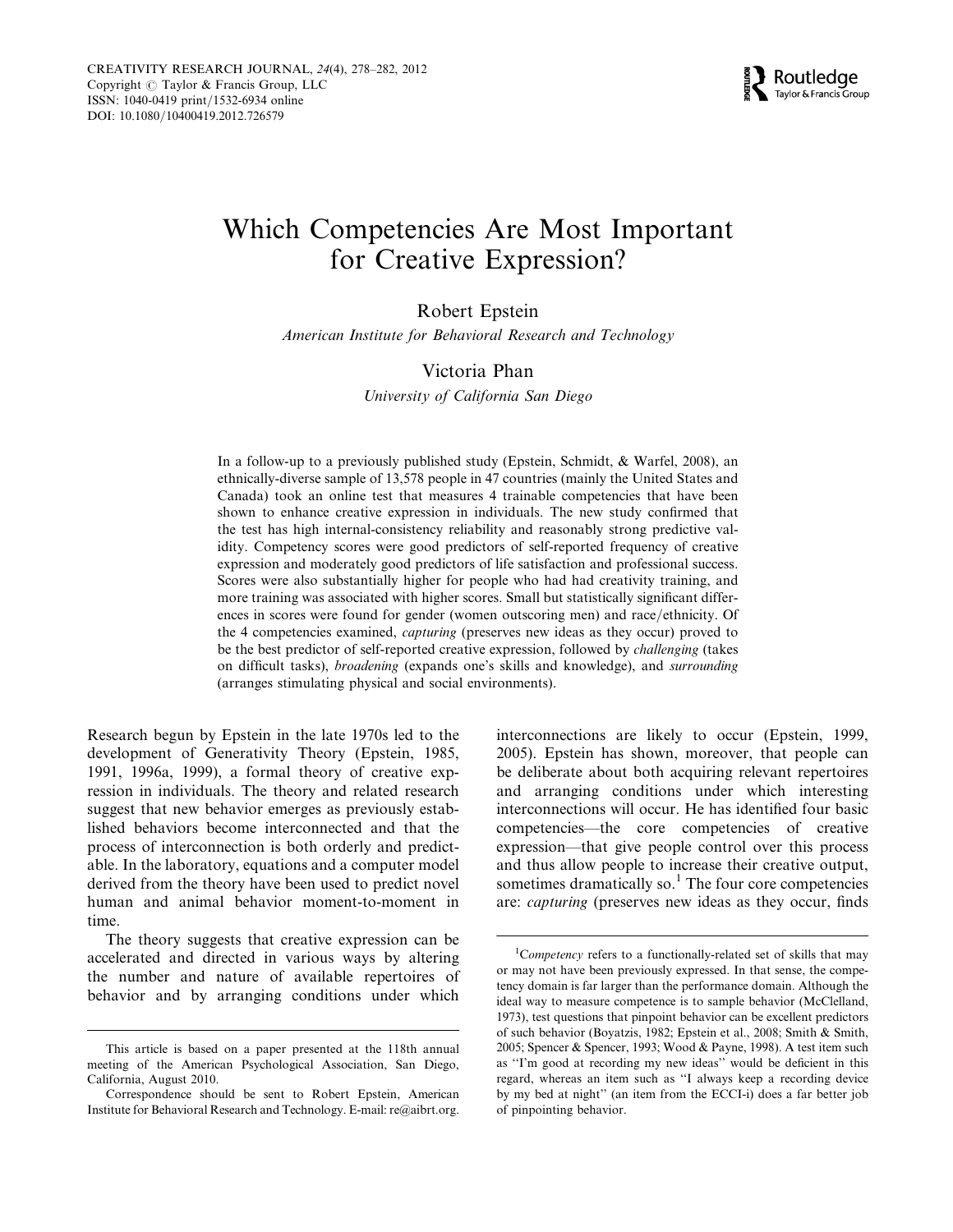places and times where new ideas can be observed easily, and uses dreams and daydreams as sources of ideas), challenging (takes on difficult tasks, sets open-ended goals, manages fear and stress associated with failure effectively), broadening (seeks training, experience, and knowledge outside current areas of expertise), and surrounding (changes physical and social environments regularly and seeks out unusual stimuli or combinations of stimuli).

Creative expression is also affected by factors such as personality traits that are not generally trainable (e.g., Muñoz-Doyague, González-Álvarez, & Nieto, 2008; Prabhu, Sutton, & Sauser, 2008), as well as by work climate and other variables typically under the control of managers or leaders (e.g., Hunter, Bedell, & Mumford, 2007). In that regard, Epstein has also identified eight competencies that leaders need to elicit creativity in others and has developed tests that measure the strength of both the core and managerial competencies (Epstein, 1999; Epstein et al., 2008). In addition, he has developed games and exercises that strengthen these competencies (Epstein, 1996b, 2000, 2011). He has also suggested that focusing on measurable, trainable competencies is an especially practical way of boosting creativity (Epstein, 1996b, 1999, 2000, 2011).

Epstein et al. (2008) conducted two studies demonstrating that a test designed to measure the four core competencies of creative expression—the Epstein Creativity Competencies Inventory for Individuals (ECCI-i)—was both a reliable and valid measuring instrument. The first study involved a racially and ethnically diverse group of 208 business people in Philadelphia, Pennsylvania, and the second, 173 employees of the government of the city of Brea, California. All tests were administered in a classroom environment in written format. The second study also found that 8 months after people had participated in a half-day workshop to strengthen the core competencies, they were on average expressing 55% more new ideas to supervisors than they had before training.

The present study again examines the validity and reliability of the ECCI-i, this time with a large sample of subjects obtained over the Internet. In addition, this study seeks through regression analysis to determine which creativity competencies best predict desirable outcomes related to creative expression.

#### METHODS

## Test Design

The ECCI-i is a 28-item, Likert-scale inventory (5 points labeled agree and disagree at the extremes) that assesses the four core competencies of creative expression. The test includes seven items per competency, one of which (for each competency) is a dummy item that can be used to assess consistency of responding as soon as an individual completes the test (Epstein et al., 2008). If the Internal Consistency Score (ICS)—a correlation (Spearman's rho) of scores on the dummy pairs—is low, that suggests the individual was not reading the test carefully or did not understand test items. In that case, he or she can be asked to retake the test. In the present study, the ICS was not used for this purpose.

Items in each of the four competency areas were related to that specific competency. A typical item in the capturing category, for example, was, ''I always keep a recording device by my bed at night.'' In the challenging category, a typical item was, ''I sometimes try to solve problems that, in principle, have no solution.'' In the broadening category, a typical item was, ''I often read books from outside my specialty.'' And in the surrounding category, a typical item was, ''I redecorate or rearrange my work environment regularly.''

Subjects were informed that they were taking a test that ''measures four types of skills that help people express their creativity.'' They were also asked basic demographic questions, along with three criterion questions, each answered on a 10-point Likert scale: ''How frequently do you currently express your creativity?'' (scale from rarely to frequently), ''How satisfied are you with your life?" (scale from not at all to extremely satisfied), and "How much success have you had in your professional life?'' (scale from low to high). These questions were administered before the start of the test itself, so that responses would not be affected by the test items. E-mail addresses were also collected, but to preserve subject confidentiality, the e-mail addresses were stored separately from test results and could not be used to identify test takers.

#### **Subjects**

Participants were 13,578 people who took the ECCI-i at the Web site http://MyCreativitySkills.com between May 29, 2007 and October 31, 2009. Participants were not actively recruited. People presumably found the test through search engines or through links to the test posted at a variety of different websites, including http://PBS.org, http://CNBC.com, and http:// PsychologyToday.com. When people took the test more than once, data from only the first test administration were used in this study.

Forty-two point one percent of the subjects were men, and 57.9% were women. The mean age was 36.7 years, with an age range from 9 to 85. The sample was racially and ethnically diverse (73.4% White, 0.6% American Indian, 8.6% Asian, 6.0% Black, 5.0% Hispanic, and 4.7% other, with 1.6% unknown) as well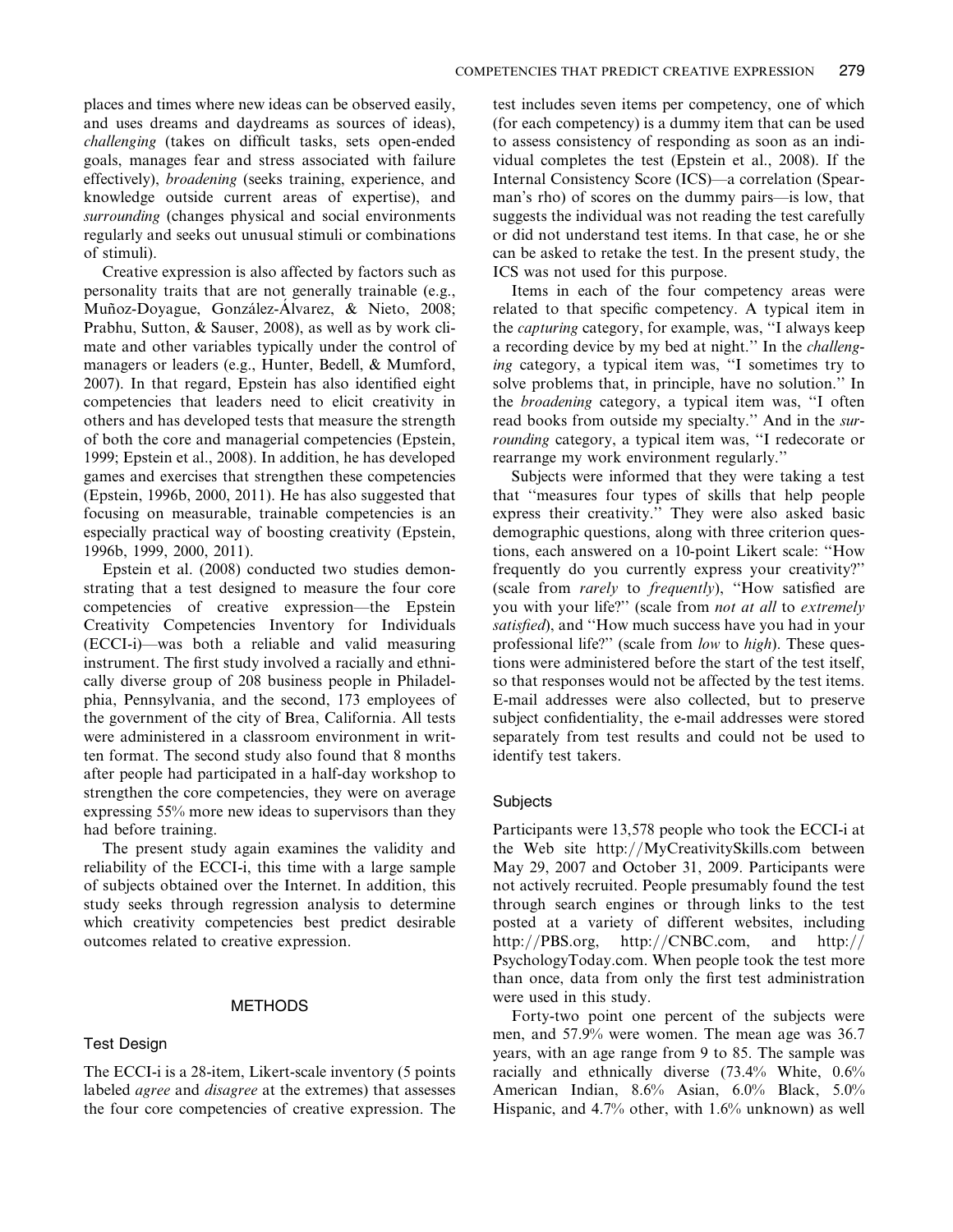as diverse in educational background (4.6% no degree, 22.7% high school, 8.3% associates, 38.6% college, 20.0% Masters, and 5.3% Doctorate, with 0.5% unknown). Ninety-one point six percent of the subjects were located in the United States or Canada; 5.4% were from 45 other countries; and 3.0% were from unknown locations.

#### Procedure

After completing the test, the test taker clicked on a ''Submit'' button, which produced a detailed report defining the four core competencies and showing his or her total score and score in each competency area.

#### RESULTS

#### Adverse Impact

The United States Equal Employment Opportunity Commission (EEOC) provides statistical standards that must be upheld by tests that could be used to hire, fire, or promote employees (US EEOC, 2007, 2010). The EEOC requires that these tests not distinguish groups by race, ethnicity, or gender by 20% or more. This standard was met in the previous study (Epstein et al., 2008), as well as in this study. Scores for women differed from scores for men by only 1.8%, and the maximum difference between any two racial or ethnic groups was 4.6%.

#### Reliability and Validity

Internal-consistency reliability was moderate: Cronbach's alpha was 0.85, and the Guttman split-half measure was 0.84. In addition, the average ICS was 0.87. Test–retest reliability was not measured (see Discussion).

The predictive validity of the test is suggested by significant positive correlations between total scores and a number of self-reported variables. Most important, test scores were good predictors of the subjects' estimates of how frequently they expressed creativity (Spearman's  $\rho =$  $0.52***$ )<sup>2</sup>. Test scores were also associated with both life satisfaction  $(\rho = 0.25^{***})$  and professional success  $(\rho = 0.26^{***})$ . In addition, test scores were substantially higher among people who had had creativity training (Mann-Whitney  $U = 1.3E + 07***$ ,  $M_{Yes} = 64.8$ ,  $M_{No} =$ 58.8) and were positively correlated with the number of training hours ( $\rho = 0.22***$ ).

#### Demographic Differences

Small but significant effects were found for age  $(\rho = 0.05^{***})$  and education  $(\rho = 0.07^{***})$ , Kruskal-Wallis  $\chi^2 = 81.5^{**}$ ,  $M_{\text{None}} = 59.1$ ,  $M_{\text{High School}} = 58.8$ ,  $M_{\rm Associates}=60.7, \qquad M_{\rm Bachelors}=60.1, \qquad M_{\rm Masters}=61.9,$  $M_{\text{Doctorate}} = 62.3$ , as well as for race and ethnicity  $(\chi^2 = 19^{**}, \quad M_{\text{Whites}} = 60.3, \quad M_{\text{Blacks}} = 60.2, \quad M_{\text{Hispanics}} =$ 60.0,  $M_{\text{Asian}} = 59.5$ ,  $M_{\text{AmerInd}} = 61.5$ ,  $M_{\text{Other}} = 62.1$ .

Women outscored men on three of the four competencies (*capturing*:  $U = 21,343,370^{***}, M_{\text{Males}} = 53.0,$ <br>  $M_{\text{Females}} = 54.6;$  broadening:  $U = 21,424,260^{***},$  $M_{\text{Females}} = 54.6;$  broadening:  $U = 21,424,260***$ ,  $M_{\text{Males}} = 73.8, \quad M_{\text{Females}} = 75.2; \quad surrounding: \quad U =$ 19,019,204\*\*\*,  $M_{\text{Males}} = 51.9$ ,  $M_{\text{Females}} = 57.6$ ), as well as on total score  $(U = 2.1E + 07***, M_{\text{Males}} = 59.7,$  $M_{\text{Females}} = 60.8$ , and men outscored women in one competency area (*challenging*:  $U = 18,828,772***$ ,  $M_{\text{Males}} = 60.2, M_{\text{Females}} = 55.6.$ 

## Competency Differences

Generally speaking, subjects scored relatively high on only the *broadening* competency  $(M = 74.6)$ , which suggests that people see value in extending their knowledge and skills into new areas. Scores in the other three competencies were low (capturing:  $M = 53.9$ ; challenging:  $M = 57.6$ ; surrounding:  $M = 55.2$ ), as was the average total score ( $M = 60.3$ ; Figure 1).

#### Regressions and Factor Analysis

The relative value of the four competencies was determined using linear regressions. All four of the



FIGURE 1 Frequency distribution of competency scores and total score on the ECCI-i, shown in intervals of 10 percentage points. The curve for total score is bell shaped and roughly symmetrical around a mode of 60.4. The curves for three of the competencies—capturing, challenging, and surrounding—are also roughly bell shaped, but the scores are more widely dispersed. Scores skew higher only for the broadening competency (dashed line with solid circles).

<sup>&</sup>lt;sup>2</sup>Nonparametric statistical tests such as Spearman's rho, the Mann-Whitney U, and the Kruskal-Wallis H are used throughout this study because scores on the ECCI-i lie on an ordinal scale. The triple asterisk is used to signify a significance level  $(p)$  of less than 0.001. The double asterisk is used to signify a significance level  $(p)$  of less than 0.01. A single asterisk is used to signify a significance level  $(p)$  of less than 0.05. Unless otherwise indicated, all test scores are reported as a percentage of total correct rather than as raw scores.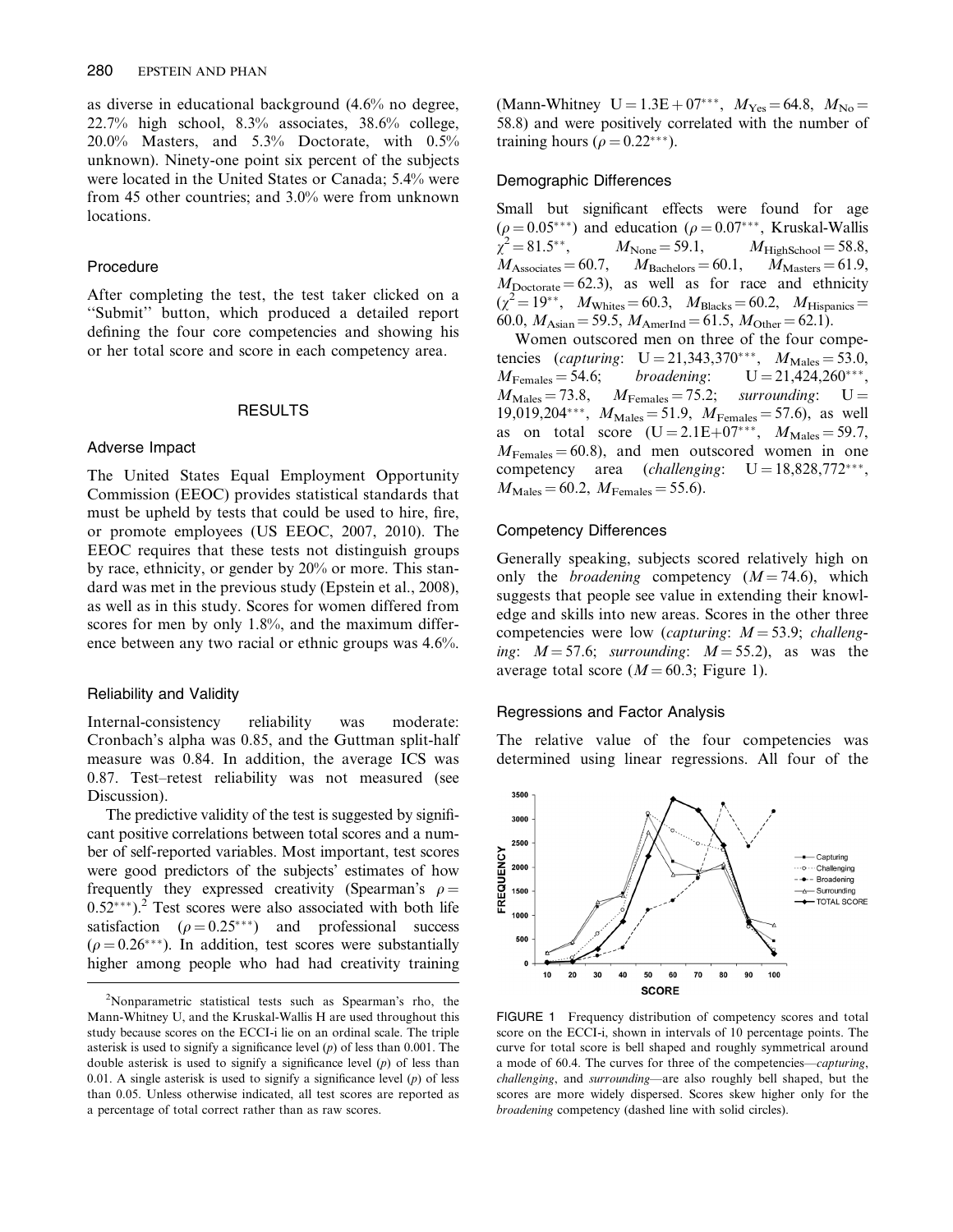TABLE 1 Factor Analysis: Rotated Component Matrix

| <b>Item</b>    | Component<br>1 | Component<br>$\overline{2}$ | $\mathfrak{Z}$ | Component Component<br>$\overline{4}$ | Component<br>5 |
|----------------|----------------|-----------------------------|----------------|---------------------------------------|----------------|
| 16             | 0.708          |                             |                |                                       |                |
| 5              | 0.702          |                             |                |                                       |                |
| 18             | 0.566          |                             |                |                                       |                |
| 27             | 0.507          |                             |                |                                       |                |
| 12             | 0.505          |                             |                |                                       |                |
| $\overline{7}$ | 0.431          |                             |                |                                       |                |
| 20             | 0.344          |                             |                |                                       |                |
| 19             |                | 0.685                       |                |                                       | 0.309          |
| 24             |                | 0.643                       |                |                                       | 0.336          |
| 13             |                | 0.626                       |                |                                       |                |
| 11             |                | 0.591                       |                |                                       |                |
| 14             |                | 0.430                       | 0.370          |                                       |                |
| $\overline{4}$ |                | 0.359                       | 0.536          |                                       | 0.335          |
| 15             |                |                             | 0.840          |                                       |                |
| 25             |                |                             | 0.834          |                                       |                |
| 21             |                | 0.359                       | 0.536          |                                       |                |
| 17             |                |                             |                | 0.729                                 |                |
| 23             |                |                             |                | 0.725                                 |                |
| $\overline{c}$ |                |                             |                | 0.521                                 |                |
| 9              |                |                             |                | 0.419                                 |                |
| $\mathbf{1}$   |                |                             |                |                                       | 0.634          |
| 3              |                |                             |                |                                       | 0.573          |
| 26             |                |                             | 0.318          |                                       | 0.390          |
| 6              | 0.346          |                             |                |                                       | 0.385          |

Notes. Extraction Method was Principal Component Analysis. Rotation Method was Varimax with Kaiser Normalization. Factor loadings under 0.30 are not shown.

competencies proved to be predictive in the regression models. Capturing was the most predictive competency when predicting self-reported frequency of creative expression (capturing:  $\beta = 0.31***$ ; challenging:  $\beta =$ 0.15\*\*\*; surrounding:  $\beta = 0.15***;$  broadening:  $\beta = 0.05***$ , but *challenging* was most important when predicting both life satisfaction (*challenging*:  $\beta =$ 0.22\*\*\*; surrounding:  $\beta = 0.15$ \*\*\*; capturing:  $\beta =$  $-0.03^*$ ) and professional success (challenging:  $\beta = 0.21***;$  surrounding:  $\beta = 0.12***;$  broadening:  $\beta = 0.05^{***}$ ; capturing:  $\beta = -0.03^{**}$ ).

A factor analysis yielded five interpretable components closely related to the four core competencies of creative expression: (a) expanding knowledge, (b) seeking inspiration from new or unusual stimuli, (c) creating a stimulating environment, (d) seeking challenge, and (e) recording solutions to difficult problems (Table 1).

#### **DISCUSSION**

Although the results of this study support the conclusions drawn by Epstein et al. (2008), that study involved face-to-face contact with subjects, whereas this study was conducted on the Internet. Although Internet-based research is rapid and economical, it is also limited in

some respects. Subjects in this study were self-selected, and self-selection can bias a sample. In this study, for example, 63.9% of the subjects had at least a college degree; in the general population in the United States, only about 27% of adults have completed their college education (US Census Bureau, 2010). In Internet research, one also cannot be certain of the accuracy of demographic information or even of the integrity of test results, although some studies suggest that subjects might be more honest, on average, when taking a computer-administered test than when taking a person-administered test (Kaplan & Saccuzzo, 2009).

Moreover, because the identities of our subjects were unknown, there was no way to measure concurrent validity or test–retest reliability. Future studies will ask subjects if they would be willing to take additional tests; that will allow us to conduct various kinds of follow-up research, at least with a self-selected subset of our sample. These limitations aside, converting the survey to an online format allowed for its rapid administration across a large, demographically-diverse sample of people worldwide.

One of the more notable findings in this study concerned gender differences, with women outscoring men in three of the four competency areas, and particularly on the surrounding competency. This is consistent with the finding that, on average, women may be more aware than men of the effects that physical and social surroundings have on behavior (Flaherty & Richman, 1989; Wilson & Stokes, 1983). Men outscored women substantially in only one competency area challenging—which is consistent with the finding that, on average, men may be more prone to risk-taking and challenge-seeking than women (e.g., Gerard, Fischbeck, Gengler, & Weinberg, 2007).

This study also suggests that *capturing*—preserving new ideas as they occur—has special value in increasing creative expression. Of the four competencies, it was by far the best predictor of self-reported creative output. Elsewhere, Epstein has noted that teaching people strategies for preserving their new ideas can dramatically increase creative expression, sometimes increasing the volume of new ideas by a factor of 10 or more (Epstein, 2000). On the other hand, and as one might expect, capturing was a poor predictor of self-reported life satisfaction and professional success. These variables were best predicted by the challenging competency, suggesting that some degree of challenge-seeking is important for satisfaction and success in life (cf. Friedman & Martin, 2011).

Finally, the fact that the test scores in this study were generally low suggests that a vast reservoir of untapped creative potential could easily be released through creativity competency training and, in particular, simply by teaching people to be more conscientious about paying